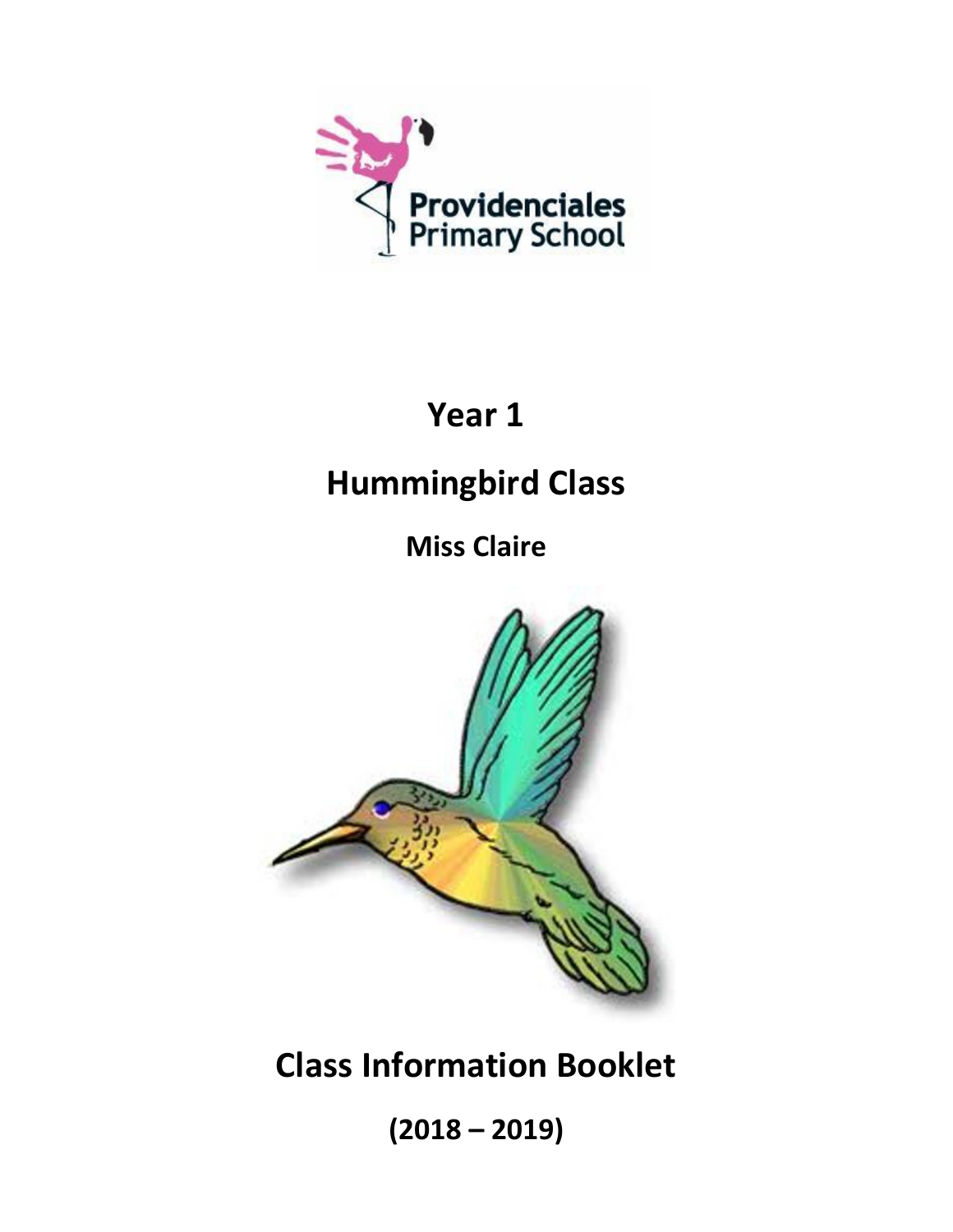# **Hello and welcome to the Year One Hummingbird Class.**



Welcome to Year 1 at Provo Primary School.

As a lot of you know, this year, along with the Senior Kindergarten class, Miss Arlene and I moved up to Year 1. We enjoyed spending time during the summer, getting to know our new classroom and planning for the year ahead. We are looking forward to continuing to nurture your child's potential through carefully selected topics and organized activities that continue to allow for exploration, free choice and play.

Here is a little information about myself and my teaching background. Originally from Lincolnshire, I graduated from university in Sheffield with a PGCE in teaching. I remained in Sheffield and worked for 3 years in Y3 and a further 2, in Early Years Foundation Stage (Senior Kindergarten). After making the huge leap to the Turks and Caicos Islands, I enjoyed 3 years in Year 2 before moving to Senior Kindergarten, where I have stayed for the past 2 years. It is now time for another change, as I take on the exciting challenge of Year 1. Luckily, I have the pleasure of being accompanied by my senior kindergarten class of last year AND Mrs. Arlene…what a dream team we all are together!

Please take the time to read through this information booklet. It gives details about the day to day running of our classroom, as well as, specifics about our curriculum and expectations in school.

Communication is key. So, let's make this year a great one where school, parents and children work together so that everyone benefits!

I look forward to another adventure with you all!

# *Miss Claire*

# **STRUCTURE of the DAY:**

- $*$  School day begins at 8.15am. Students may come into school from 8.00 am. but must remain in the walkway and be supervised by a parent until they have access to their class at 8.10am. This is an important part of the day and it is essential that every effort is made to be here on time. Children will be marked late in the register if they arrive after 8:15am.
- Morning break is from 10.00 to 10.30am. For a snack, we encourage the students to bring fresh fruit as it helps give energy and focus for the rest of the morning. I encourage all children to bring plenty of water to drink throughout the day. Being well hydrated is an essential ingredient for having a healthy and happy mind!
- $*$  Lunchtime is from 12.30 to 1.15pm. A varied and healthy menu of cooked lunch is offered or students may bring their own packed lunch. Please try to keep lunch healthy and nutritious. Again, water comes with our highest recommendation!
- $*$  School day ends at 3.00pm, unless clubs are being attended. Students should be collected on time  $$ after 15 minutes, a 'late fee' may be charged as teachers have other responsibilities from 3.15pm.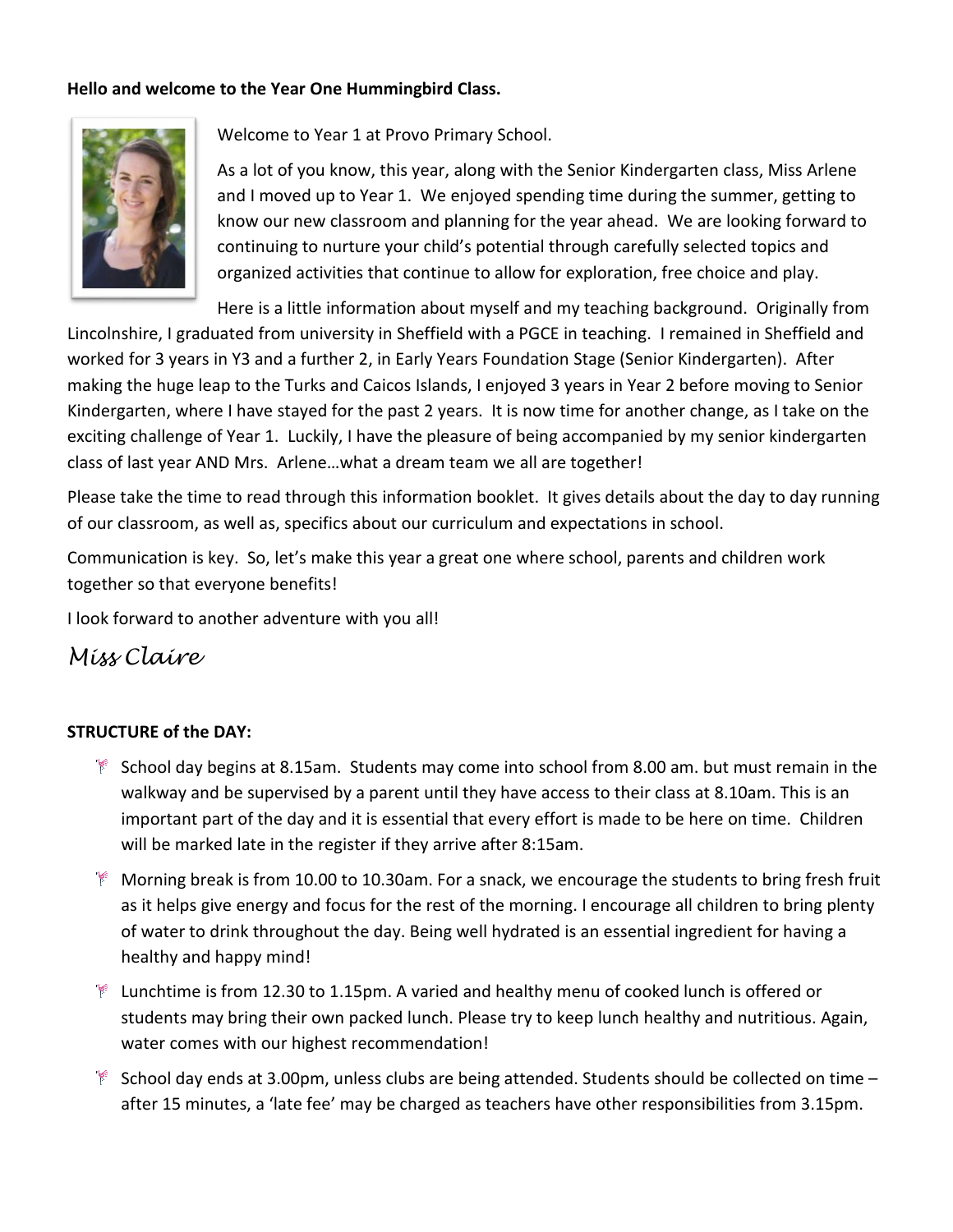$*$  Should anyone other than a parent be collecting your child at the end of the morning, please make sure you let us know in advance. We will not allow a child to leave school with anyone other than a parent unless we have the necessary permission.

#### **UNIFORM:**

Provo Primary School uniform is a turquoise T-shirt (available from the Office), khaki shorts, trousers, skorts or skirt and 'suitable' shoes. Shoes should enclose the whole foot so that recess activities are safe – 'flipflops', heeled sandals etc. are not suitable. Socks should be white. Hats are a necessity on our island – we have hats as part of our uniform.

No jewellery should be worn – although watches and small stud ear-rings are permitted. Nail varnish should be removed before coming to school. Long hair should be tied back off the face, to ensure safety in science, PE and other curriculum areas.

# **P.E. KIT:**

Our PE kit is a white, Provo Primary School T-shirt, navy shorts and trainers/sneakers. A hat is essential for all PE sessions.

In Year 1, we have two PE sessions each week. Our PE days are **Monday** and **Wednesday** mornings. On these days, children should come to school in PE kit and bring their uniform to change into after the lesson. Sports shoes are also a must! No flip flops or crocs please. Girls should tie back long hair. **Extra water** is needed on these days and a hat is needed for outdoor PE.

When swimming, a one-piece swimsuit should be worn, although UV shirts can be worn on top. Children will need their own towel.

#### **GENERAL EXPECTATIONS:**

Respect, kindness and positive behaviour and attitude towards school life and those around us are the normal expectations at Provo Primary School. In order that everyone knows what is expected of them and others around them, we have golden rules, which are:

- **The Care for myself and others**
- <sup>₹</sup> Be honest
- Work hard
- Listen
- **Look after property**

Our school logo is a flamingo. It is made from a handprint. The fingers and thumb help us to remember our five golden rules.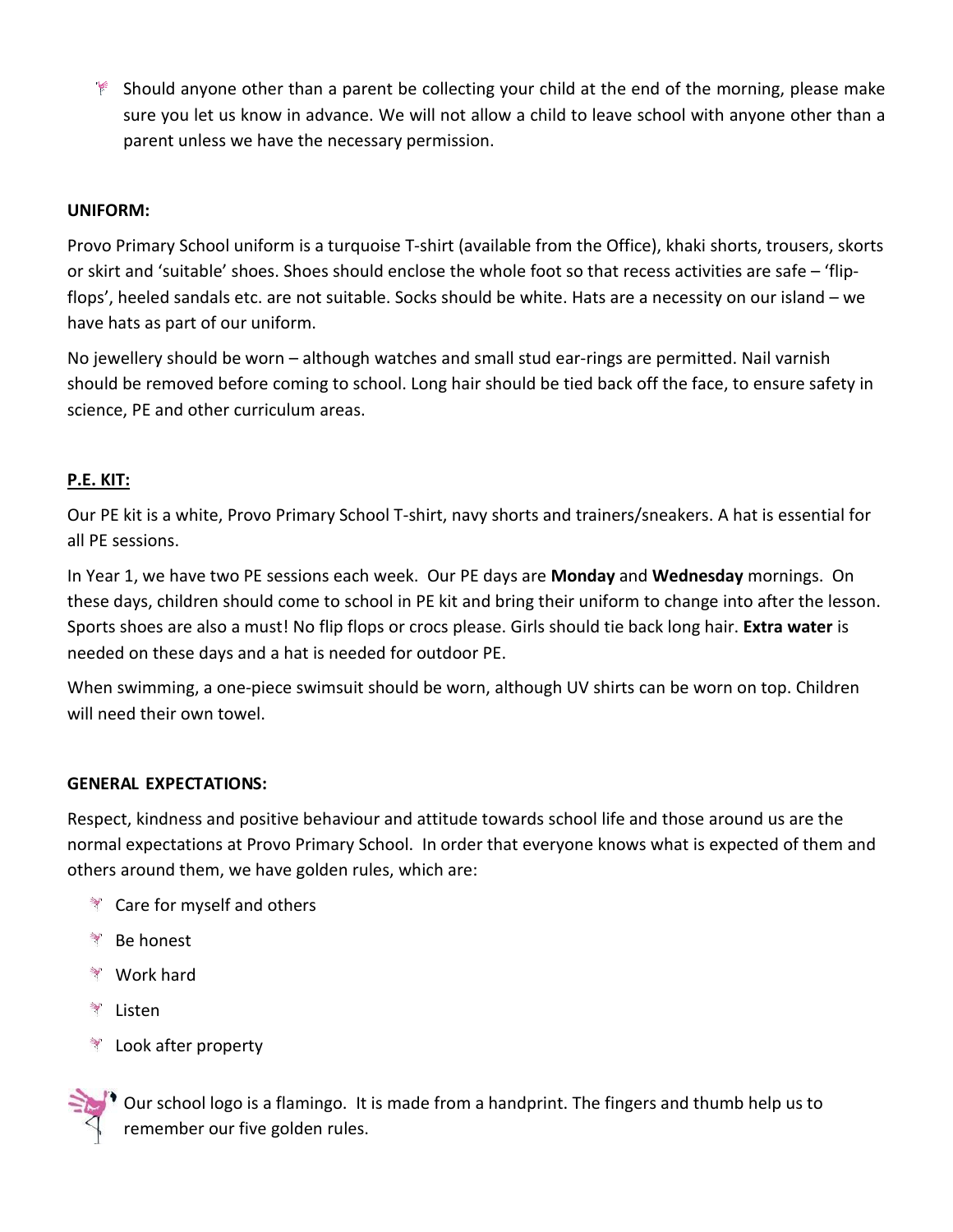#### **WEEKLY TIMETABLE**



# **SPECIALIST / SUPPORT TEACHERS:**

We are very happy to have lots of extra teachers to help support us in our learning journey this year. Mrs. Helen B-K will be teaching Spanish through a variety of exciting games and activities so make sure you ask your children what new vocabulary they have learnt each week. In addition, Mrs Laranada will be teaching weekly TCI studies while Mrs. Claire G., Ms Jane and Mrs. B. (volunteer) will be working with small groups, both in the classroom and in the MindHub.

#### **CURRICULUM**

# **Literacy:**

In Literacy, we group children within each class and use resources specific to the level of each student. Literacy units are generally taught in line with the Topic being taught in class. By embedding our literacy work in larger topics, children's writing becomes more purposeful, informed and imaginative. Students are able to draw on knowledge and experiences gained across the curriculum to add detail to their work. In addition, we enjoy incorporating oral story telling as part of our literacy curriculum, from traditional tales to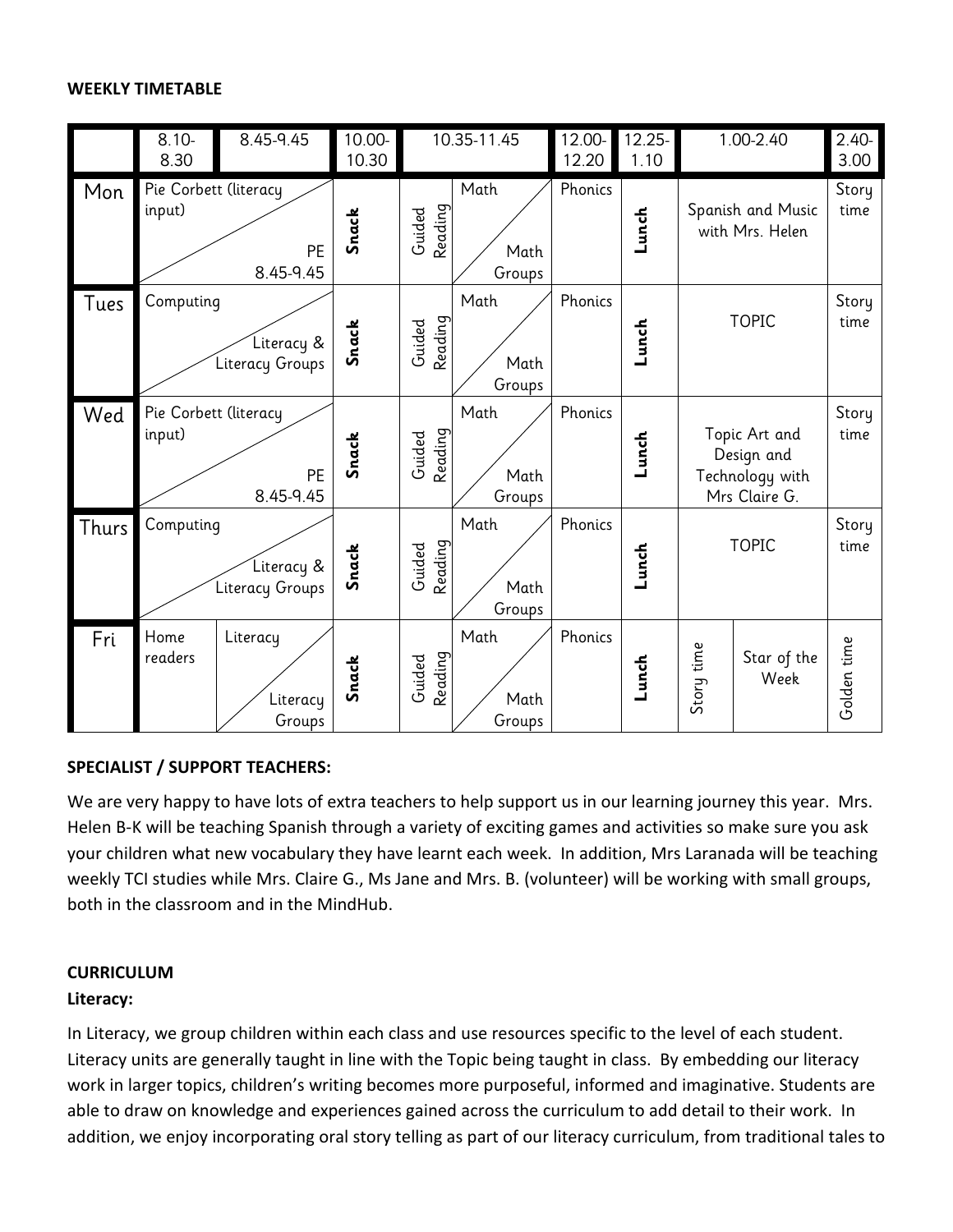more modern stories, we enjoy telling them and performing them. We will be covering the following units of work during the year:

| Fiction     | Stories with familiar settings<br>Traditional tales from many cultures<br>Imaginary texts           |
|-------------|-----------------------------------------------------------------------------------------------------|
| Non-Fiction | Labels, lists and signs<br>Letters<br>Information texts<br><b>Instructions</b>                      |
| Poetry      | Repetitive Poems (with pattern and rhyme)<br>Humorous poems<br>Traditional Poems/Poems about nature |

#### **Numeracy:**

In Numeracy lessons, children are grouped with others of similar ability. This allows the teacher to provide appropriate levels of challenge to all students while encouraging partner discussions and group work. Sometimes the school will take the decision to group children across classes, in order to better meet the needs of all students. If this is the case with your child's class, we will inform you of our plans in advance. We cover a variety of topics falling under the main Primary Strategy headings of using and applying Numeracy skills, counting and understanding number, knowing and using number facts, calculating, understanding shape, measuring and handling data. Topics are approached more than once over the year in order to gradually consolidate and make progress.

#### **Year 1 Key Numeracy Objectives:**

- Count to and across 100 from any number, forwards and backwards, from any given number.
- Count, read and write numbers to 100 in numerals; 1-20 in numerals **and** words
- Count in multiples of twos, fives and tens.
- Identify one more and one less than any given number
- Read and write mathematical symbols: +, -, and =
- Use number bonds and subtraction facts within 20
- Add and subtract 1-digit and 2-digit numbers to 20, including zero
- Recognize, find and name a half
- Recognize, find and name a quarter
- Measure and begin to record length, mass, volume and time
- Recognize and know the value of all coins and notes
- Use language to sequence events in chronological order
- Recognize and use language relating to dates, including days of the week, months and years
- Tell time to the half-hour, including drawing clocks
- Recognize and name common 2-D shapes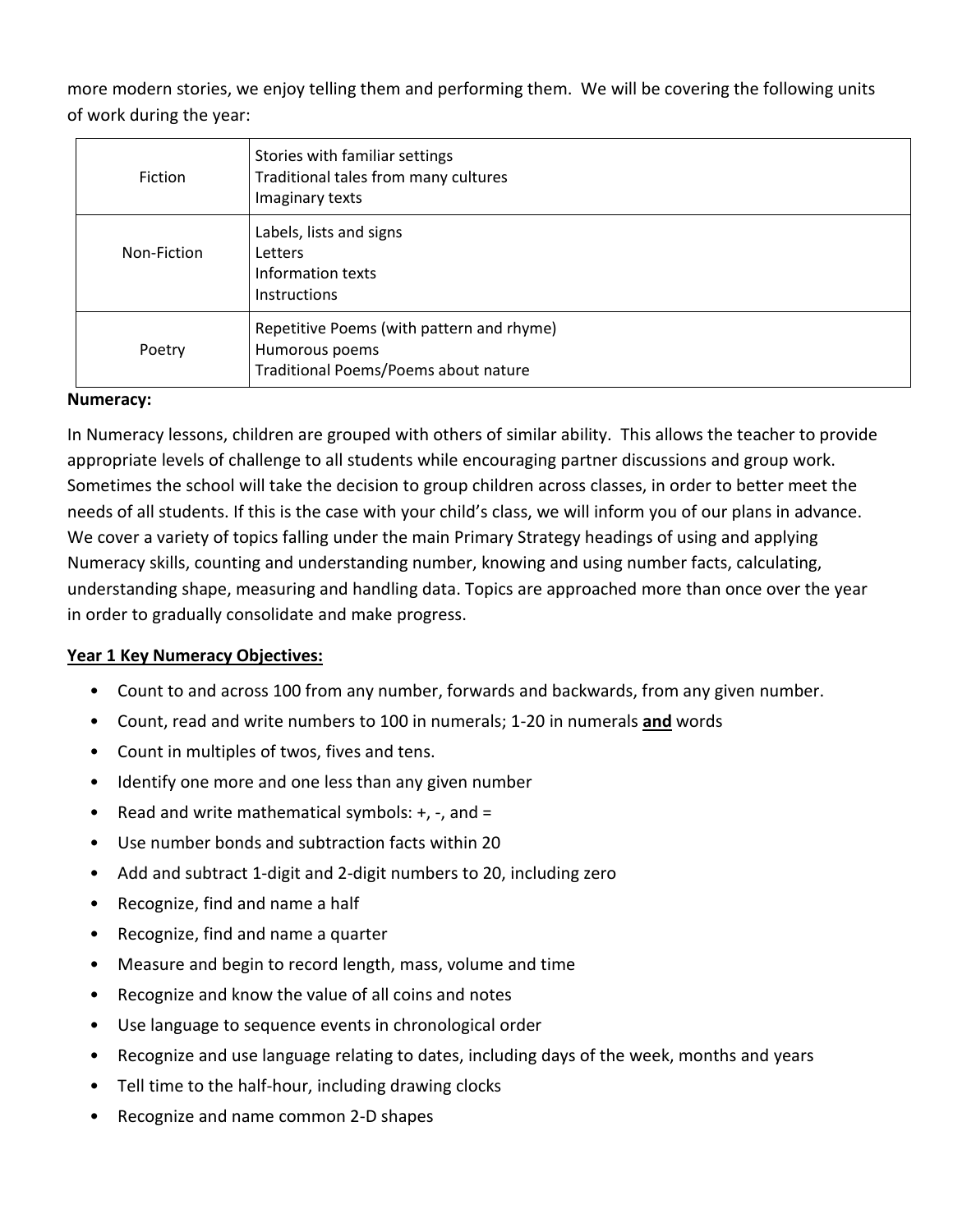- Recognize and name common 3-D shapes
- Describe position, direction and movement including whole, half, quarter and three quarter turns

# **Topic Work:**

Topic Work includes Science, History, Geography, Art & DT.

Computing, Music, Spanish and P.S.H.E./MindUp will be taught weekly and will relate, where possible, to Topic Work or Literacy/Numeracy.

I will advise you of upcoming field trips throughout the year. If you have any field trip ideas that fit within our topics, please do let me know! I would love to hear them.

| <b>Science</b>        | <b>Social Studies</b>     | Computing                  | <b>Design</b><br>Technology/<br>Art & Design | P.E.<br><b>Physical Education)</b> | <b>P.S.H.E.</b><br>(Personal, Social,<br>health and<br>Economic<br>Education)<br>/ MindUp | R.E.                                 |
|-----------------------|---------------------------|----------------------------|----------------------------------------------|------------------------------------|-------------------------------------------------------------------------------------------|--------------------------------------|
| Seasonal<br>Changes   | Geography<br>Locational & | Technology in<br>our Lives | Art & Design<br>Use drawing,                 | Gymnastics                         | P.S.H.E.<br><b>New Beginnings</b>                                                         | Celebrations                         |
|                       | Place                     |                            | painting and                                 | Dance                              |                                                                                           | Judaism-                             |
| Everyday<br>materials | Knowledge<br>-continents; | E-safety                   | sculpture and a<br>wide range of             | <b>Invasion Games</b>              | Community                                                                                 | Hannukah (Dec<br>$2nd$ -Dec $10th$ ) |
|                       | oceans; TCI;              | Multimedia                 | art and design                               | - Rugby                            | Say NO to                                                                                 |                                      |
| Animals,              |                           |                            | techniques to                                |                                    | <b>Bullying</b>                                                                           | Hindu-                               |
| including             | Human and                 | Programming                | share ideas                                  | <b>Athletics</b>                   |                                                                                           | Diwali (Nov 7 <sup>th</sup> )        |
| humans and            | Physical                  |                            |                                              | <b>Activities</b>                  | Good to Be Me                                                                             | Ugadi (April 6 <sup>th</sup> )       |
| plants                | Geography                 | Data Handling              | Local artists,                               |                                    |                                                                                           |                                      |
|                       | -weather                  |                            | craft makers                                 | Striking and                       | Getting on and                                                                            | Christianity-                        |
|                       | patterns;                 |                            | and designers                                | <b>Fielding Games</b>              | <b>Falling Out</b>                                                                        | Easter                               |
|                       | physical                  |                            |                                              |                                    |                                                                                           | Christmas                            |
|                       | features;                 |                            | Design &                                     | Net and Ball                       | Going for Goals!                                                                          |                                      |
|                       | human                     |                            | Technology                                   | $Games -$                          |                                                                                           | Chinese New                          |
|                       | features                  |                            | Design                                       | Squash                             | MindUp                                                                                    | Year (Feb 16 <sup>th</sup> )         |
|                       |                           |                            |                                              |                                    | Getting focused                                                                           |                                      |
|                       | History                   |                            | Make                                         | Swimming                           |                                                                                           |                                      |
|                       | Changes within            |                            |                                              |                                    | Sharpening your                                                                           |                                      |
|                       | memory and                |                            | Evaluate                                     | Outdoor                            | senses                                                                                    |                                      |
|                       | beyond living             |                            | Technical                                    | Education<br>Games                 | Attitude                                                                                  |                                      |
|                       | memory                    |                            |                                              |                                    |                                                                                           |                                      |
|                       | Lives of                  |                            | knowledge                                    | Dance                              | <b>Taking Action</b>                                                                      |                                      |
|                       | significant               |                            | Cooking and                                  |                                    | Mindfully                                                                                 |                                      |
|                       | individuals in<br>the TCI |                            | nutrition                                    |                                    |                                                                                           |                                      |

This table will be subject to change throughout the year to ensure your child receives the best coverage of the curriculum possible.

Music and Spanish programmes will also be delivered in accordance with curriculum expectations for children working at a Year 1 level.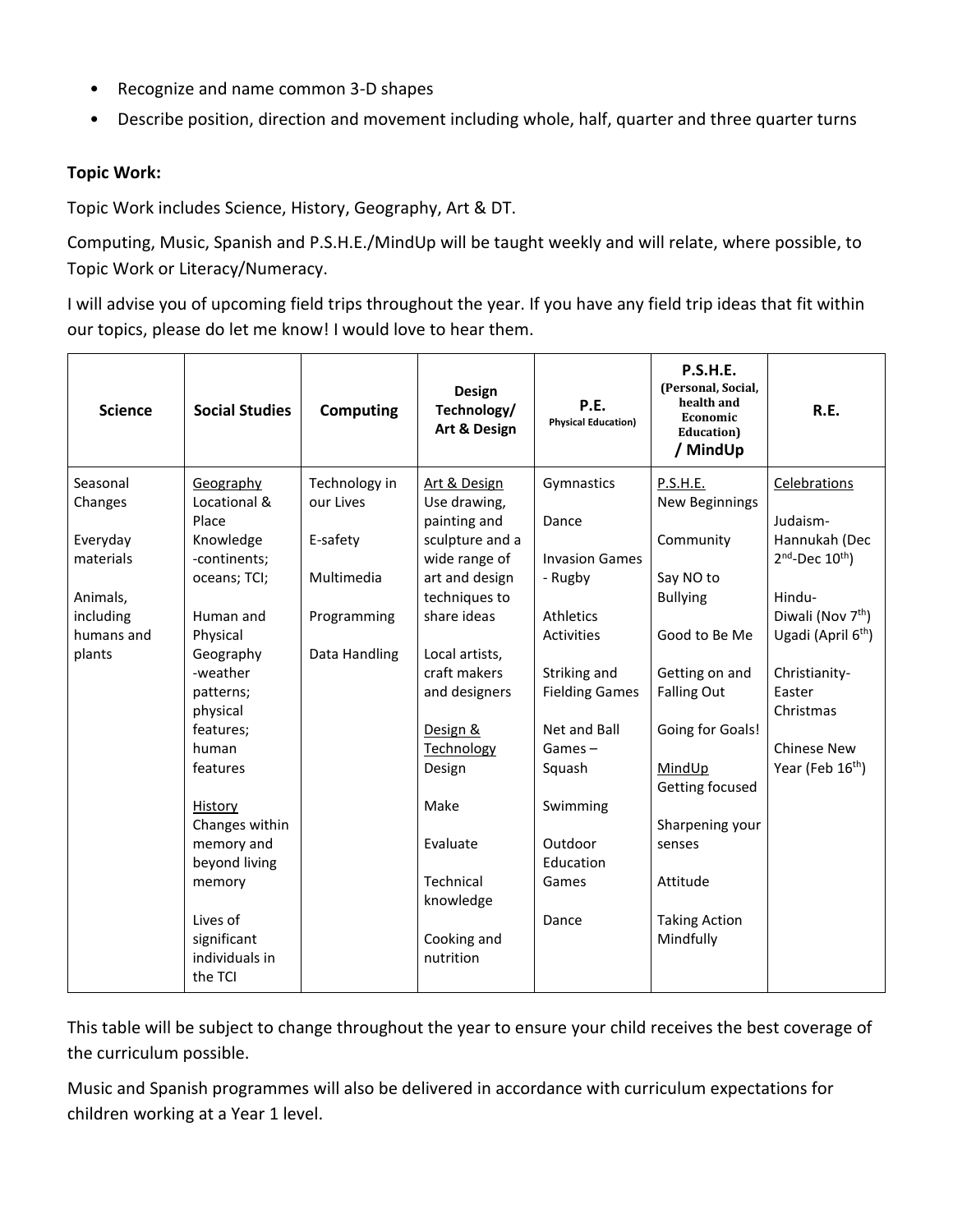#### **HOMEWORK**

Homework will consist of reading books, spelling, handwriting and/or number activities and games. Homework activities enable children to practice the classroom learning objectives at home with the support of their parents.

#### **ASSESSMENT**

In Year 1, children will receive feedback while they are working on a given task. This may be given in a variety of ways including a written comment in their book, verbal praise and a variety of body language such as smiles, thumbs up, eye contact or a high five.

As part of the plenary at the end of lessons or when completing units of work, children will be encouraged to self-assess using a range of written or visual means. I will also be using a variety of self and peer assessments allowing the children to take more ownership of their learning.

The children will be observed throughout the day in all areas of learning. As individuals, students are encouraged to achieve their full potential. However, we realize that all students have different strengths and weaknesses, so their rate of progress is judged accordingly.

Numeracy, Reading and/or Writing are assessed regularly in class. The results of some of these assessments will be included in these written reports, discussed at Parent-Teacher Consultations and used to create individual targets for your child.

Parent-teacher Consultation Meetings are held each term. Parents are invited to come to the school and confer with their child's teacher at a scheduled time. A parent or teacher may also request a conference at any time during the school year.

Written reports are produced and sent home in January and June.

# **AFTER-SCHOOL CLUBS**

After school clubs are offered to all age groups. The focus of our clubs ranges widely, covering such areas as Sports, Art, Computers, Drama and Music. After-school tutoring is also available, enquire for pricing at the office and speak with the teacher you would wish to tutor your child to discuss timings.

#### **HOW YOU CAN HELP?**

- $*$  Talk to your child positively about their day.
- $*$  Encourage your child to read regularly and complete reading logs or reading diaries.
- $*$  Discuss homework with your child and encourage them to do their best and provide a suitable space and time for homework to be completed.
- $*$  Encourage and help with the regular practice of sight words and number recognition & printing.